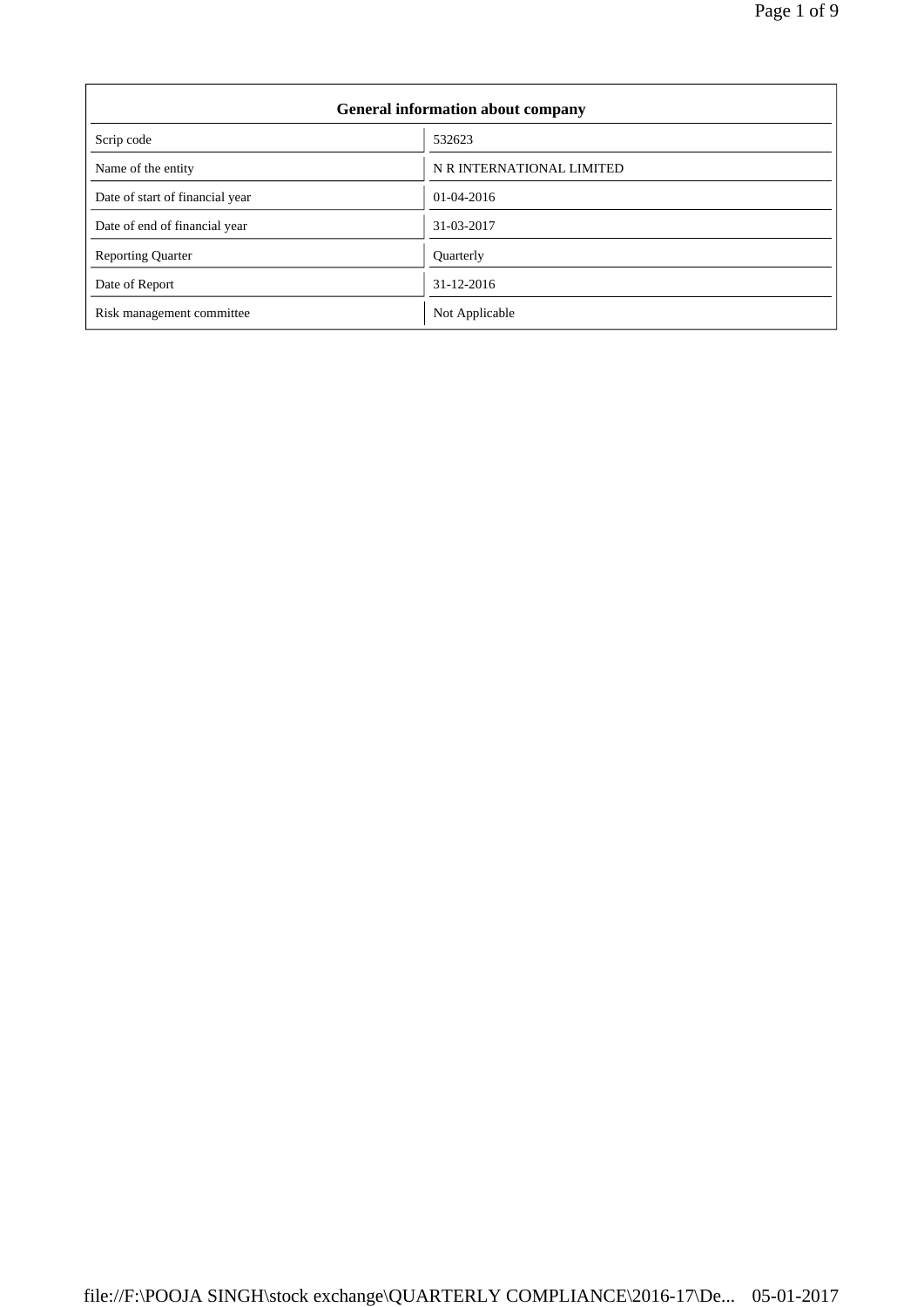| Annexure I                                                                                 |  |  |  |
|--------------------------------------------------------------------------------------------|--|--|--|
| Annexure I to be submitted by listed entity on quarterly basis                             |  |  |  |
| <b>I. Composition of Board of Directors</b>                                                |  |  |  |
| Disclosure of notes on composition of board of directors explanatory                       |  |  |  |
| Is there any change in information of board of directors compare to previous quarter<br>No |  |  |  |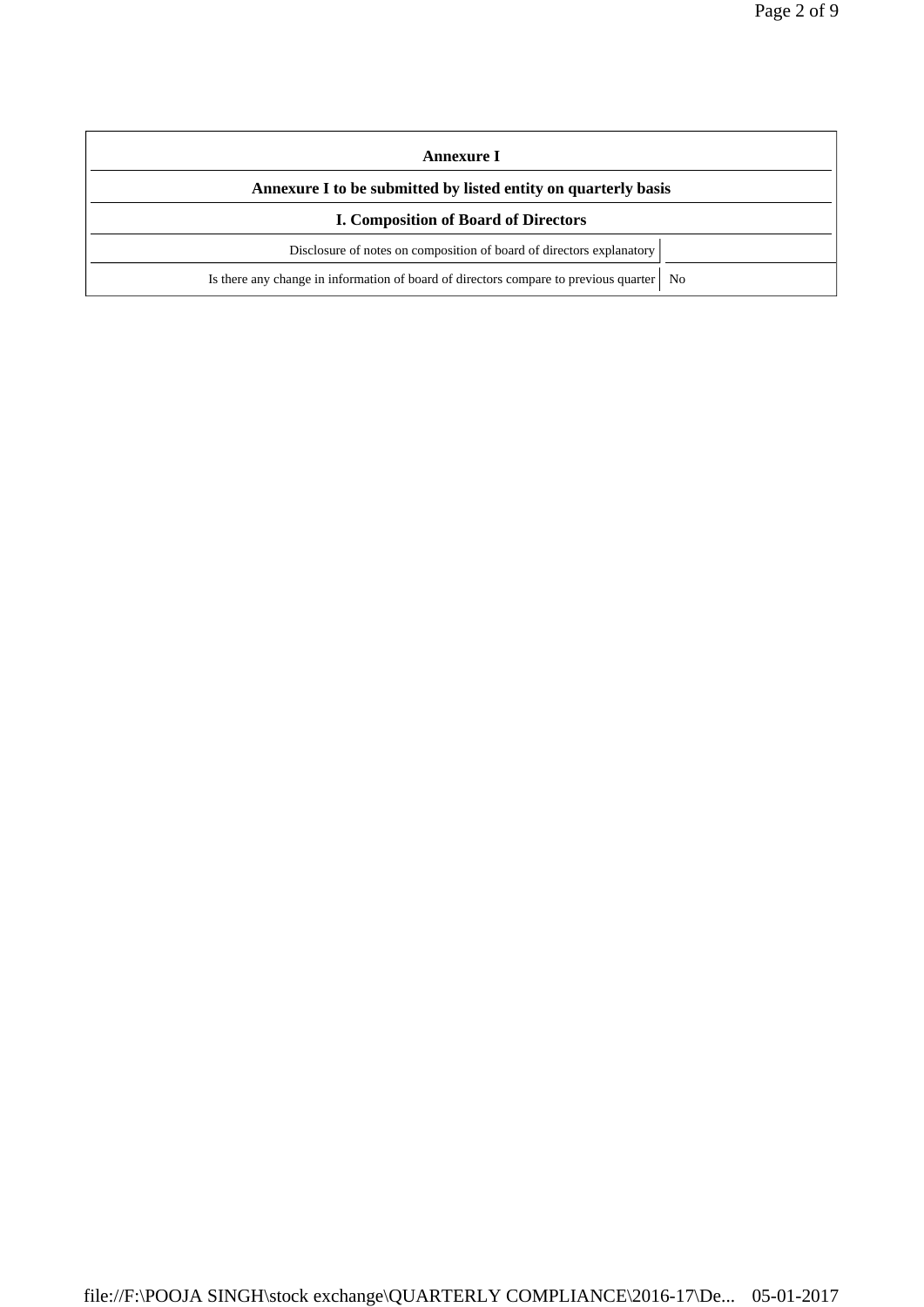| <b>Annexure 1</b>                                                                 |  |  |
|-----------------------------------------------------------------------------------|--|--|
| <b>II. Composition of Committees</b>                                              |  |  |
| Disclosure of notes on composition of committees explanatory                      |  |  |
| Is there any change in information of committees compare to previous quarter   No |  |  |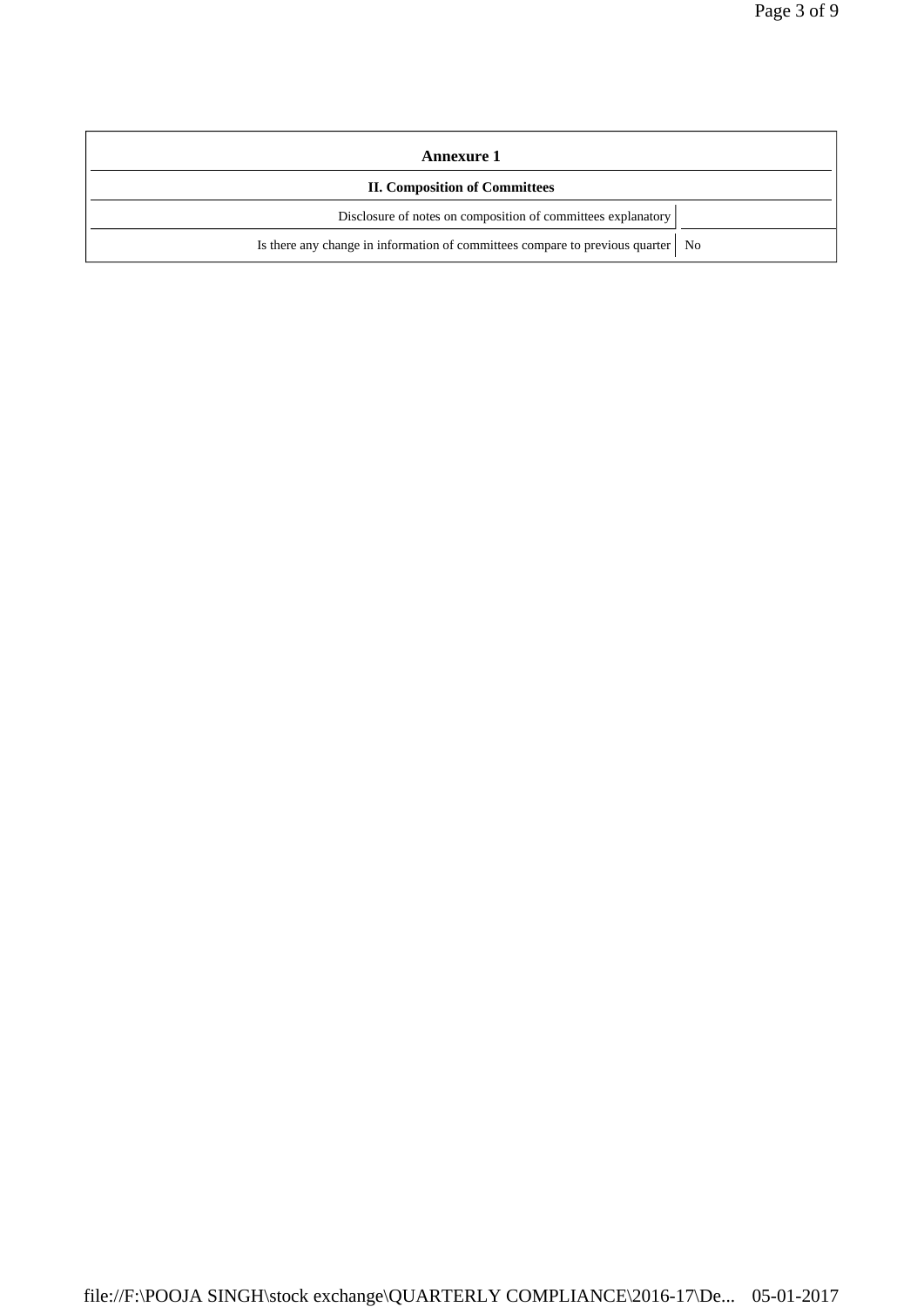| <b>Annexure 1</b> |                                                                  |                                                         |                                                                |  |  |
|-------------------|------------------------------------------------------------------|---------------------------------------------------------|----------------------------------------------------------------|--|--|
|                   | <b>Annexure 1</b>                                                |                                                         |                                                                |  |  |
|                   | <b>III.</b> Meeting of Board of Directors                        |                                                         |                                                                |  |  |
|                   | Disclosure of notes on meeting of board of directors explanatory |                                                         |                                                                |  |  |
| Sr                | $Date(s)$ of meeting (if any) in the<br>previous quarter         | $Date(s)$ of meeting (if any) in the<br>current quarter | Maximum gap between any two consecutive (in<br>number of days) |  |  |
|                   | 13-08-2016                                                       |                                                         |                                                                |  |  |
| $\overline{2}$    |                                                                  | 14-11-2016                                              | 92                                                             |  |  |
| 3                 |                                                                  | 26-12-2016                                              | 41                                                             |  |  |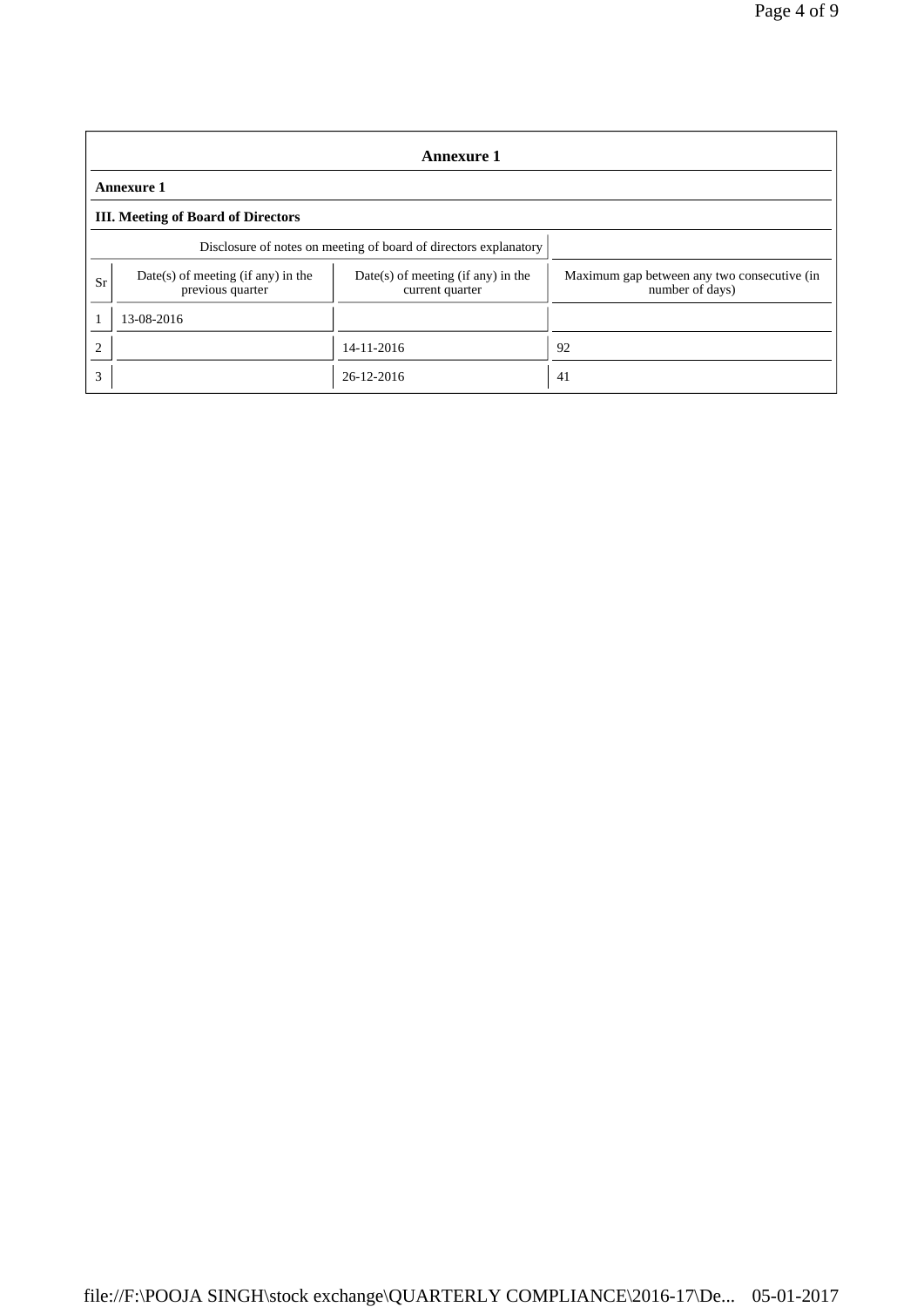|                | <b>Annexure 1</b>                                |                                                                        |                                                     |                                           |                                                                        |                                                                                  |                               |
|----------------|--------------------------------------------------|------------------------------------------------------------------------|-----------------------------------------------------|-------------------------------------------|------------------------------------------------------------------------|----------------------------------------------------------------------------------|-------------------------------|
|                | <b>IV. Meeting of Committees</b>                 |                                                                        |                                                     |                                           |                                                                        |                                                                                  |                               |
|                |                                                  |                                                                        |                                                     |                                           |                                                                        | Disclosure of notes on meeting of committees explanatory                         |                               |
| Sr             | Name of<br>Committee                             | $Date(s)$ of<br>meeting of the<br>committee in the<br>relevant quarter | Whether<br>requirement of<br>Ouorum met<br>(Yes/No) | Requirement of<br>Ouorum met<br>(details) | $Date(s)$ of<br>meeting of the<br>committee in the<br>previous quarter | Maximum gap<br>between any two<br>consecutive<br>meetings (in<br>number of days) | Name of<br>other<br>committee |
|                | Audit<br>Committee                               | 14-11-2016                                                             | Yes                                                 | AI.<br><b>MEMBERS</b><br><b>PRESENT</b>   | 13-08-2016                                                             | 92                                                                               |                               |
| $\overline{c}$ | Nomination and<br>remuneration<br>committee      |                                                                        | Yes                                                 | ALL<br><b>MEMBERS</b><br><b>PRESENT</b>   | 13-08-2016                                                             |                                                                                  |                               |
| 3              | <b>Stakeholders</b><br>Relationship<br>Committee | 14-11-2016                                                             | Yes                                                 | ALL<br><b>MEMBERS</b><br><b>PRESENT</b>   | 13-08-2016                                                             |                                                                                  |                               |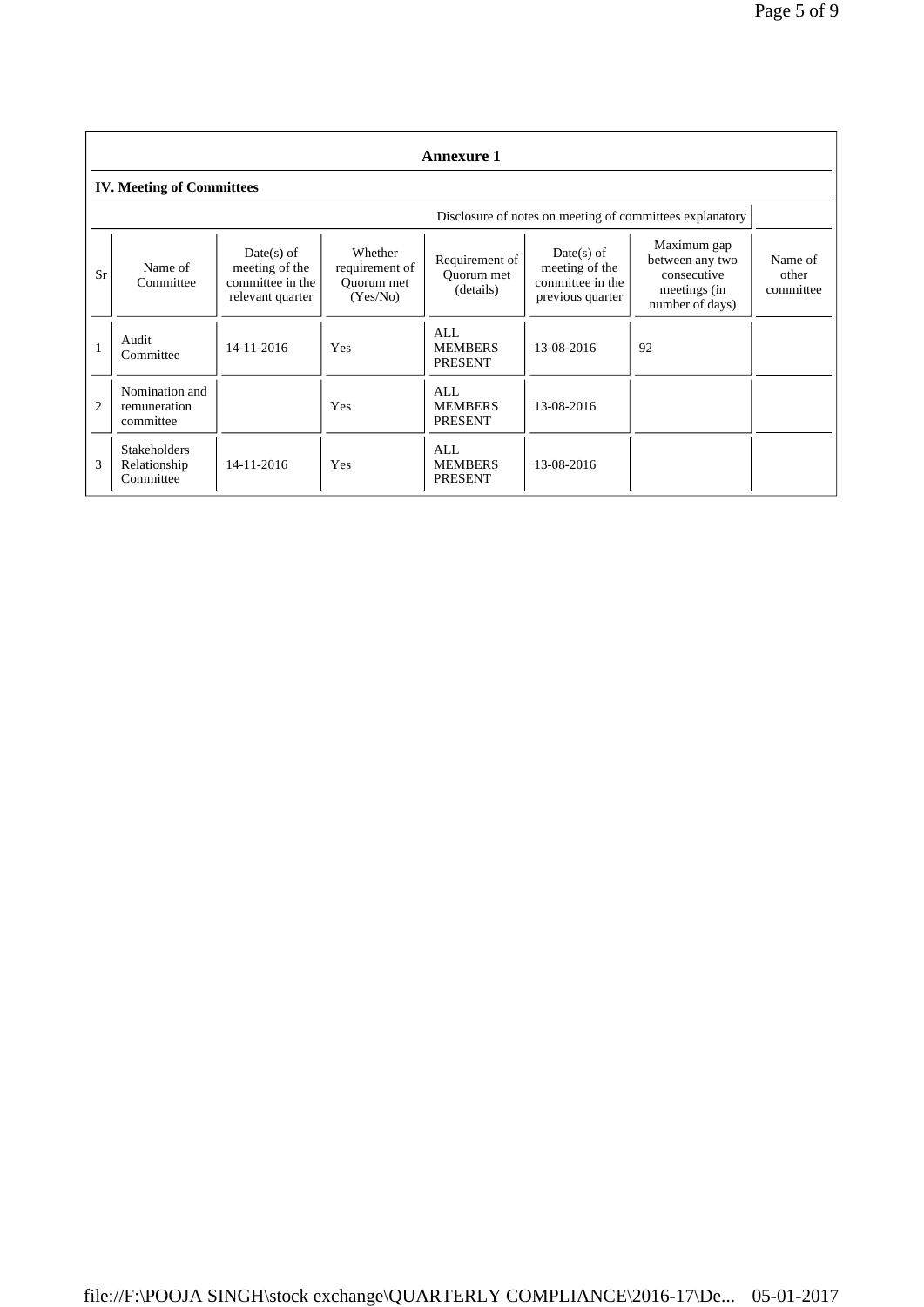| Annexure 1                           |                                                                                                           |                                  |                                                                    |  |
|--------------------------------------|-----------------------------------------------------------------------------------------------------------|----------------------------------|--------------------------------------------------------------------|--|
| <b>V. Related Party Transactions</b> |                                                                                                           |                                  |                                                                    |  |
| Sr                                   | Subject                                                                                                   | Compliance status<br>(Yes/No/NA) | If status is "No" details of non-<br>compliance may be given here. |  |
|                                      | Whether prior approval of audit committee obtained                                                        | Yes                              |                                                                    |  |
| $\overline{c}$                       | Whether shareholder approval obtained for material RPT                                                    | <b>NA</b>                        |                                                                    |  |
| 3                                    | Whether details of RPT entered into pursuant to omnibus<br>approval have been reviewed by Audit Committee | Yes                              |                                                                    |  |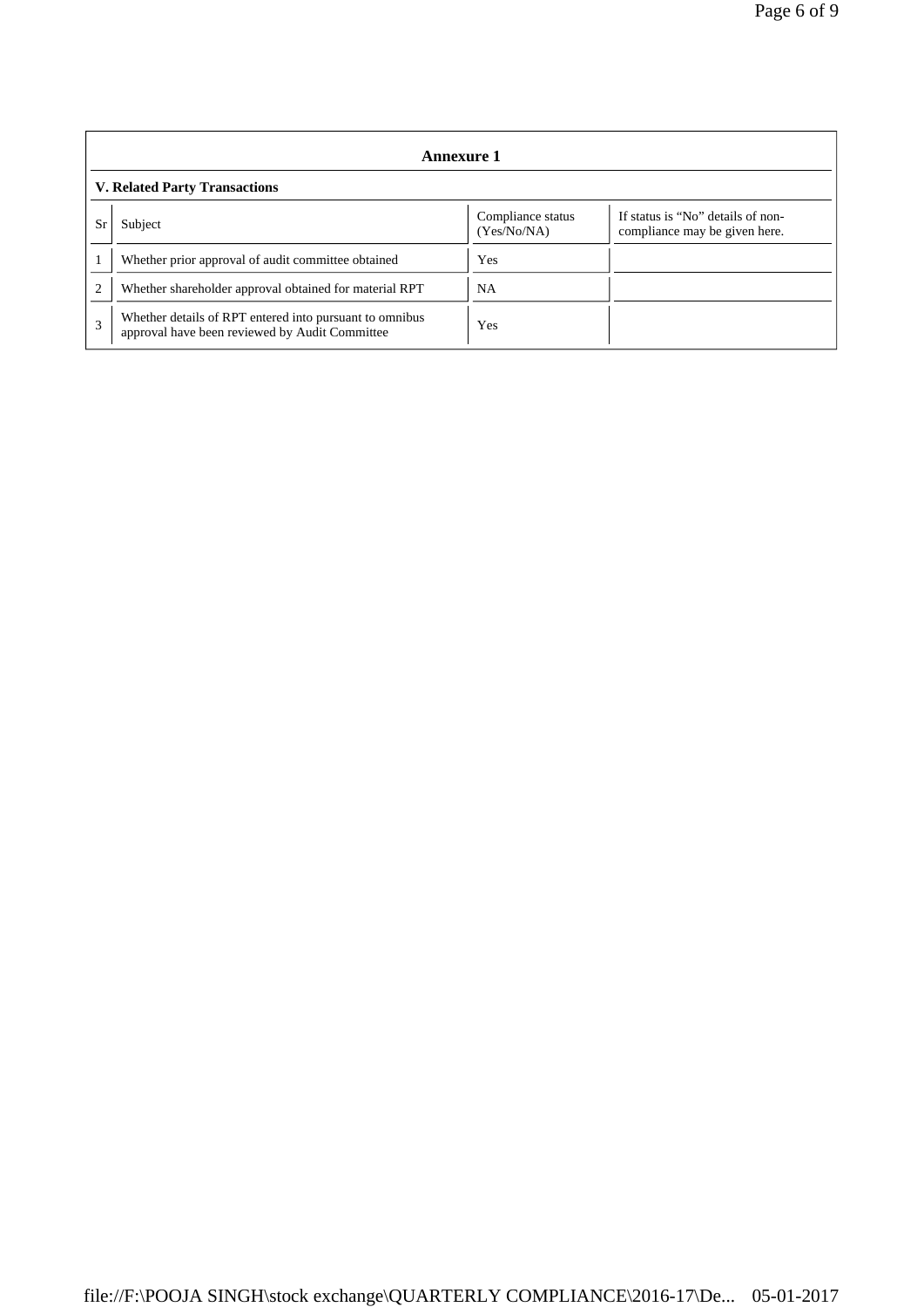|                         | <b>Annexure 1</b>                                                                                                                                                                                               |                               |  |  |  |
|-------------------------|-----------------------------------------------------------------------------------------------------------------------------------------------------------------------------------------------------------------|-------------------------------|--|--|--|
| <b>VI.</b> Affirmations |                                                                                                                                                                                                                 |                               |  |  |  |
| <b>Sr</b>               | Subject                                                                                                                                                                                                         | Compliance status<br>(Yes/No) |  |  |  |
|                         | The composition of Board of Directors is in terms of SEBI (Listing obligations and disclosure requirements)<br>Regulations, 2015                                                                                | Yes                           |  |  |  |
| $\overline{c}$          | The composition of the following committees is in terms of SEBI(Listing obligations and disclosure<br>requirements) Regulations, 2015 a. Audit Committee                                                        | Yes                           |  |  |  |
| 3                       | The composition of the following committees is in terms of SEBI(Listing obligations and disclosure<br>requirements) Regulations, 2015. b. Nomination & remuneration committee                                   | Yes                           |  |  |  |
| $\overline{4}$          | The composition of the following committees is in terms of SEBI(Listing obligations and disclosure<br>requirements) Regulations, 2015. c. Stakeholders relationship committee                                   | Yes                           |  |  |  |
| 5                       | The composition of the following committees is in terms of SEBI(Listing obligations and disclosure<br>requirements) Regulations, 2015. d. Risk management committee (applicable to the top 100 listed entities) | <b>NA</b>                     |  |  |  |
| 6                       | The committee members have been made aware of their powers, role and responsibilities as specified in SEBI<br>(Listing obligations and disclosure requirements) Regulations, 2015.                              | Yes                           |  |  |  |
| $\overline{7}$          | The meetings of the board of directors and the above committees have been conducted in the manner as<br>specified in SEBI (Listing obligations and disclosure requirements) Regulations, 2015.                  | Yes                           |  |  |  |
| 8                       | This report and/or the report submitted in the previous quarter has been placed before Board of Directors.                                                                                                      | Yes                           |  |  |  |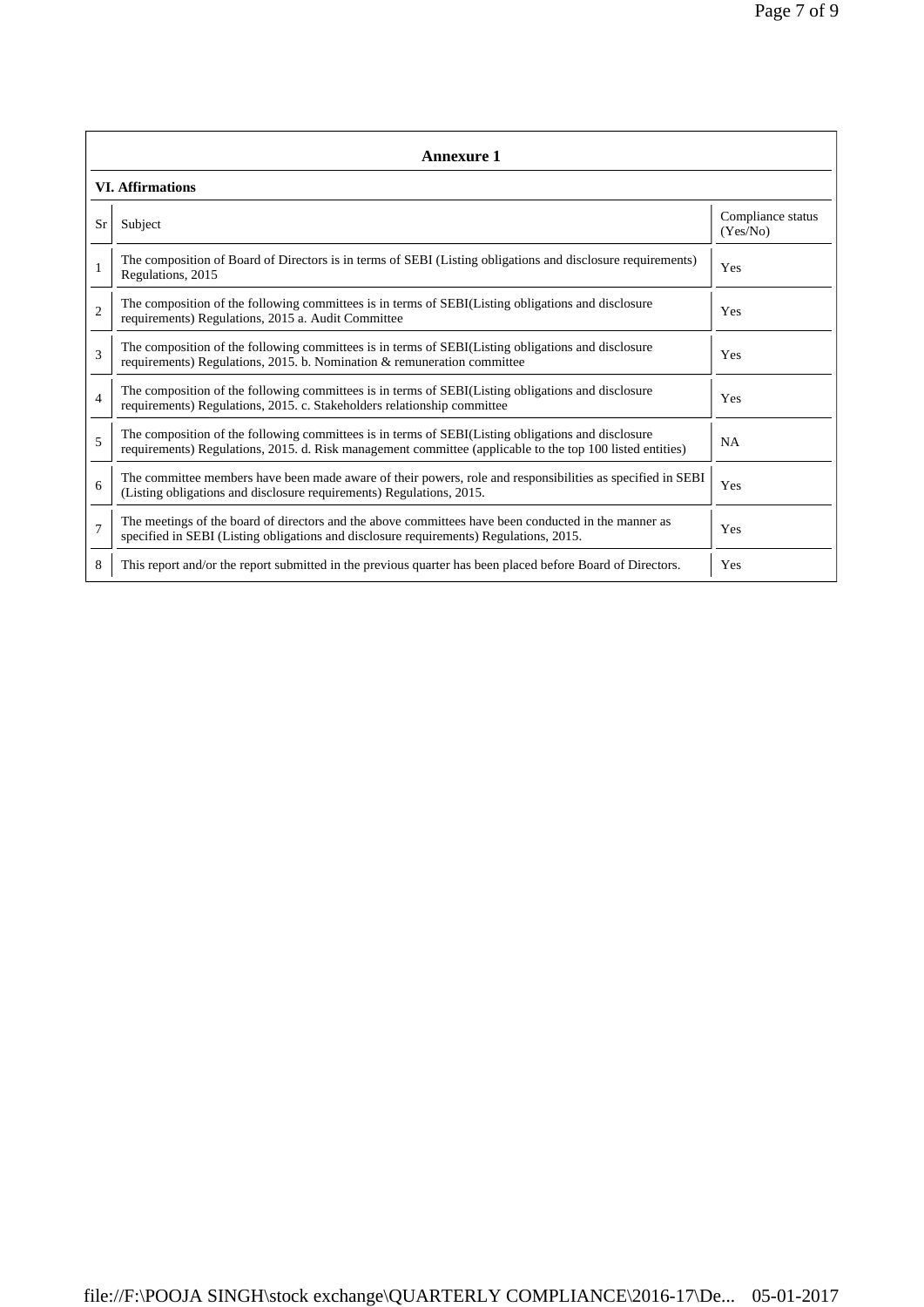| <b>Signatory Details</b> |                          |  |
|--------------------------|--------------------------|--|
| Name of signatory        | POOJA SINGH              |  |
| Designation of person    | <b>Company Secretary</b> |  |
| Place                    | <b>KOLKATA</b>           |  |
| Date                     | 05-01-2017               |  |